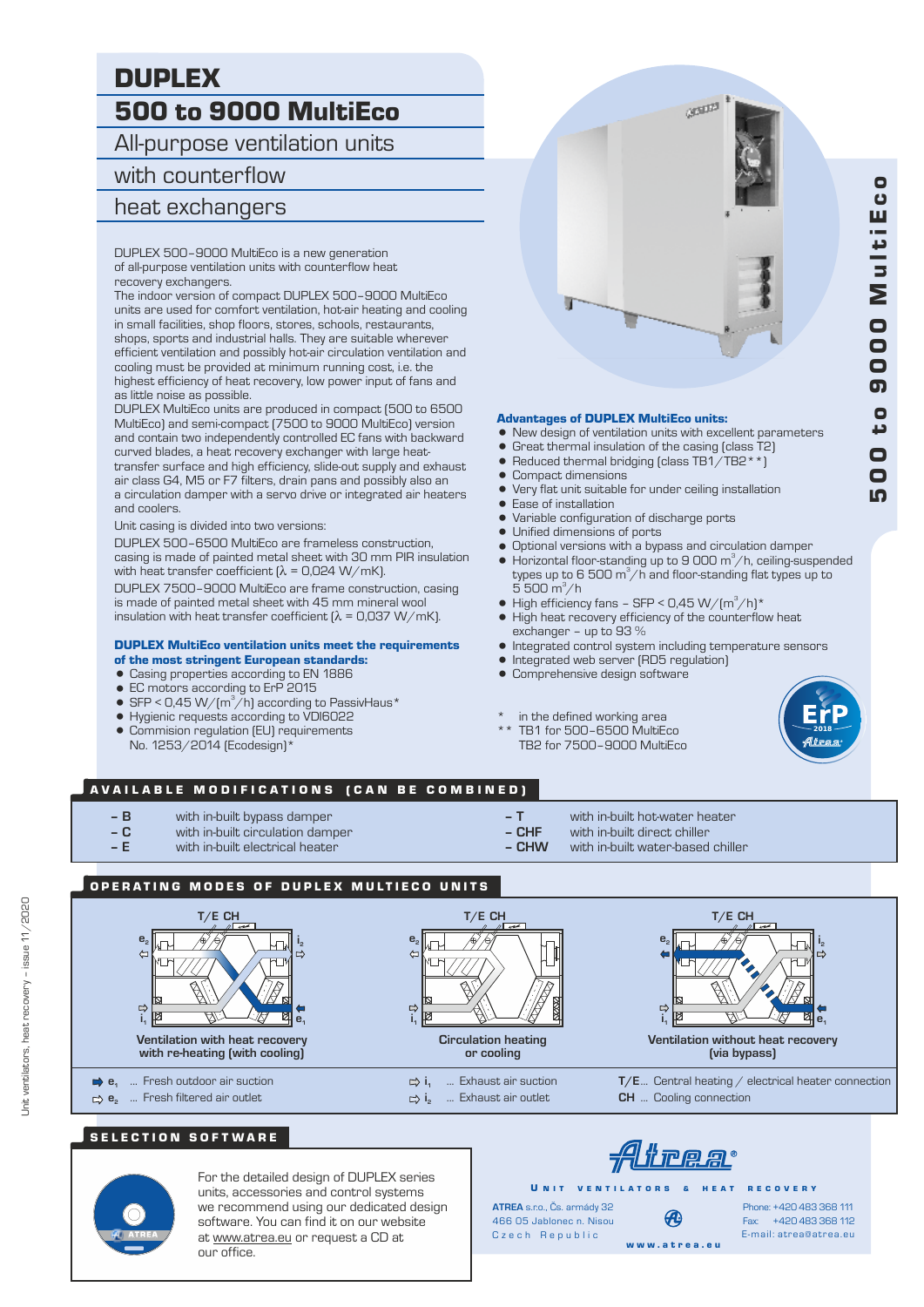# PERFORMANCE GRAPHS

#### DUPLEX MULTI ECO

| <b>DUPLEX MultiEco</b>                                                                                                                                                                           |                                 | 500                                    | 800        | 1100            | 1500    | 2500    | 3500    | 4500        | 5500    | 6500 | 7500                       | 9000                     |
|--------------------------------------------------------------------------------------------------------------------------------------------------------------------------------------------------|---------------------------------|----------------------------------------|------------|-----------------|---------|---------|---------|-------------|---------|------|----------------------------|--------------------------|
| Supply air - max. $1$                                                                                                                                                                            | lm~h                            | 660                                    | 200        | 300             | 2 200   | 3600    | 5500    | 5800        | 7500    | 7800 | 8600                       | 11 500                   |
| Extraction air $-$ max. $1$                                                                                                                                                                      | $3 - 1$<br>lm h                 | 670                                    | 150        | 250             | 800     | 3550    | 5 300   | 5600        | 7 100   | 7700 | 8 300                      | 11 300                   |
| Max. airflow according to ErP 2018 <sup>51</sup>                                                                                                                                                 | $\mathsf{Im}^{3}\mathsf{h}^{4}$ | 550                                    | 850        | 950             | 600     | 2 3 5 0 | 3550    | 4250        | 5000    | 6000 | 7 200                      | 8 100                    |
| Heat recovery efficiency <sup>2)</sup>                                                                                                                                                           | $\%$                            | up to 93 %                             |            |                 |         |         |         |             |         |      |                            |                          |
| Number of versions and positions                                                                                                                                                                 | $\overline{\phantom{a}}$        | see table "Mounting positions", page 4 |            |                 |         |         |         |             |         |      |                            |                          |
| Weight <sup>31</sup>                                                                                                                                                                             | kg                              | $80 - 110$                             | $95 - 130$ | $120 - 170$     | 200-280 | 290-370 | 350-430 | $370 - 450$ | 480-560 |      | 580-670 1120-12501210-1350 |                          |
| Max. power input                                                                                                                                                                                 | kW                              | 0,3                                    | 0,7        | 0,8             | 1,2     | 2,6     | 4,5     | 5,2         | 6,6     | 6,6  | 6,6                        | 8,9                      |
| Voltage                                                                                                                                                                                          | V                               | 230                                    |            |                 |         | 400     |         |             |         |      |                            |                          |
| Frequency                                                                                                                                                                                        | <b>Hz</b>                       |                                        |            |                 |         |         | 50      |             |         |      |                            |                          |
| Revolutions - max.                                                                                                                                                                               | min                             | 4 300                                  | 3 3 5 0    | 3 3 5 0         | 2920    | 3000    | 2980    | 2980        | 2700    | 2700 | 2700                       | 2570                     |
| Heating output $E$ low - max. $5$                                                                                                                                                                | kW                              | 1.8                                    | 1.8        | 1.8             | 2,1     | 4,2     | 7.2     | 7,2         | 9,9     | 9.9  |                            |                          |
| Heating output E high - max. 51                                                                                                                                                                  | kW                              | $\qquad \qquad$                        |            | $\qquad \qquad$ | 4,2     | 8,4     | 10,8    | 12,6        | 14,7    | 14,7 | $\overline{\phantom{0}}$   | $\overline{\phantom{0}}$ |
| Heating output $T - \text{max.}^{4}$                                                                                                                                                             | kW                              | 5                                      | 14         | 16              | 22      | 30      | 42      | 51          | 71      | 80   | 85                         | 90                       |
| Cooling output CHW - max. 41                                                                                                                                                                     | kW                              | 4                                      | 8          | 10              | 16      | 55      | 30      | 42          | 56      | 62   | 67                         | 72                       |
| Cooling output CHF - max. 41                                                                                                                                                                     | kW                              | З                                      | 6          | 8               | 10      | 13      | 25      | 37          | 41      | 50   | 55                         | 60                       |
| <sup>3)</sup> Depending on equipment<br>" Maximum flow rate through units at zero external pressure<br><sup>2</sup> According to air volume<br>Depending on register type, liquid and flow rates |                                 |                                        |            |                 |         |         |         |             |         |      |                            |                          |

<sup>5)</sup> For detailed information please use our DUPLEX selection software.





#### HEAT RECOVERY EFFICIENCY



#### HEATING AND COOLING PERFORMANCES

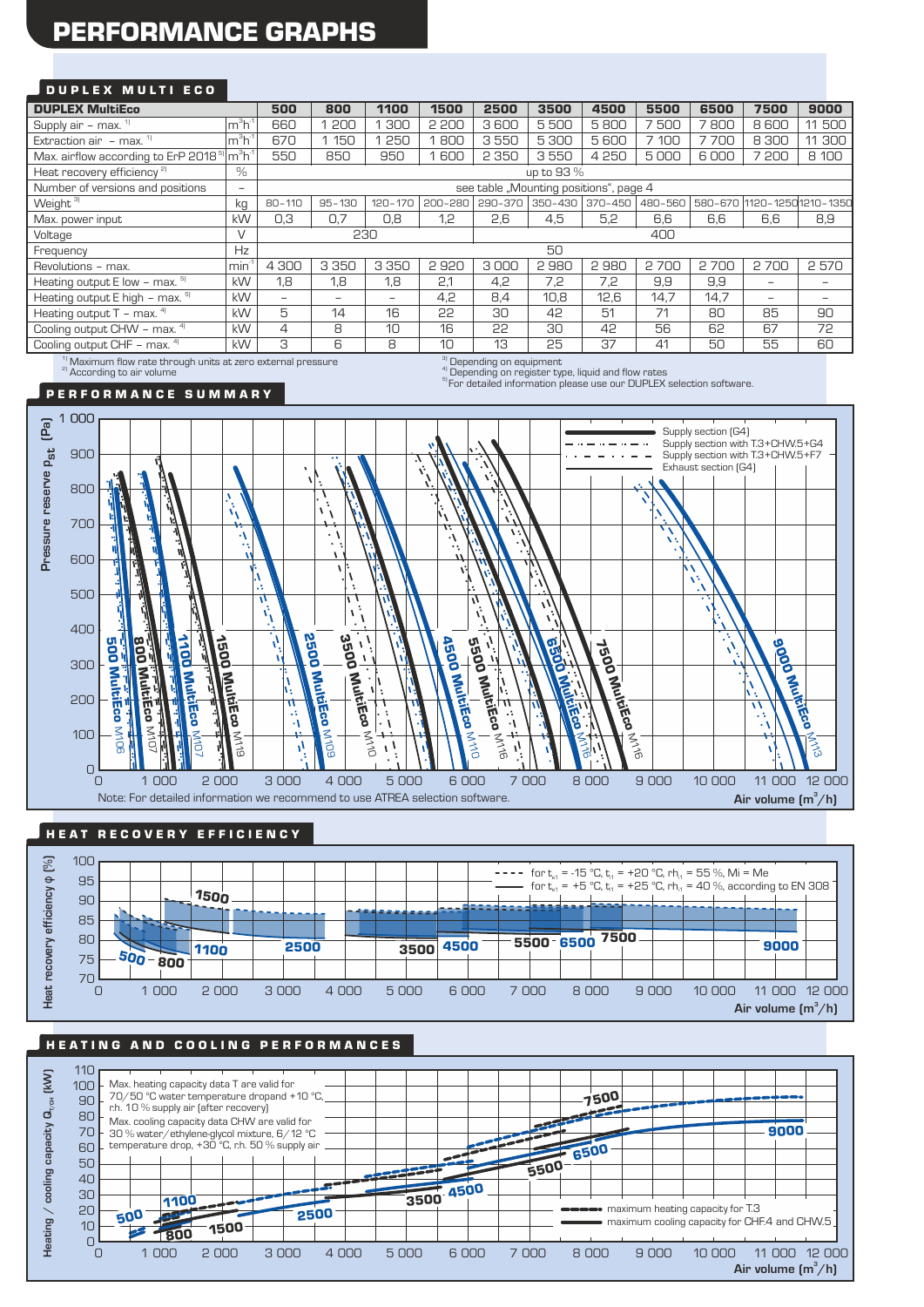# DIMENSIONS



#### TYPES AND DIMENSIONS OF CONNECTING PORTS



door

an Jator

≻∣ Y+20



Basic port









Port with damper (inlet, outlet)





 $\frac{150}{2}$  1150  $\frac{1}{2}$  1150  $\frac{1}{2}$  1150  $\frac{1}{2}$  1150  $\frac{1}{2}$  $\overline{\mathbf{X}}$  $\overline{m}\overline{m}\overline{m}$ 

Port with damper and flexible flange (inlet only)





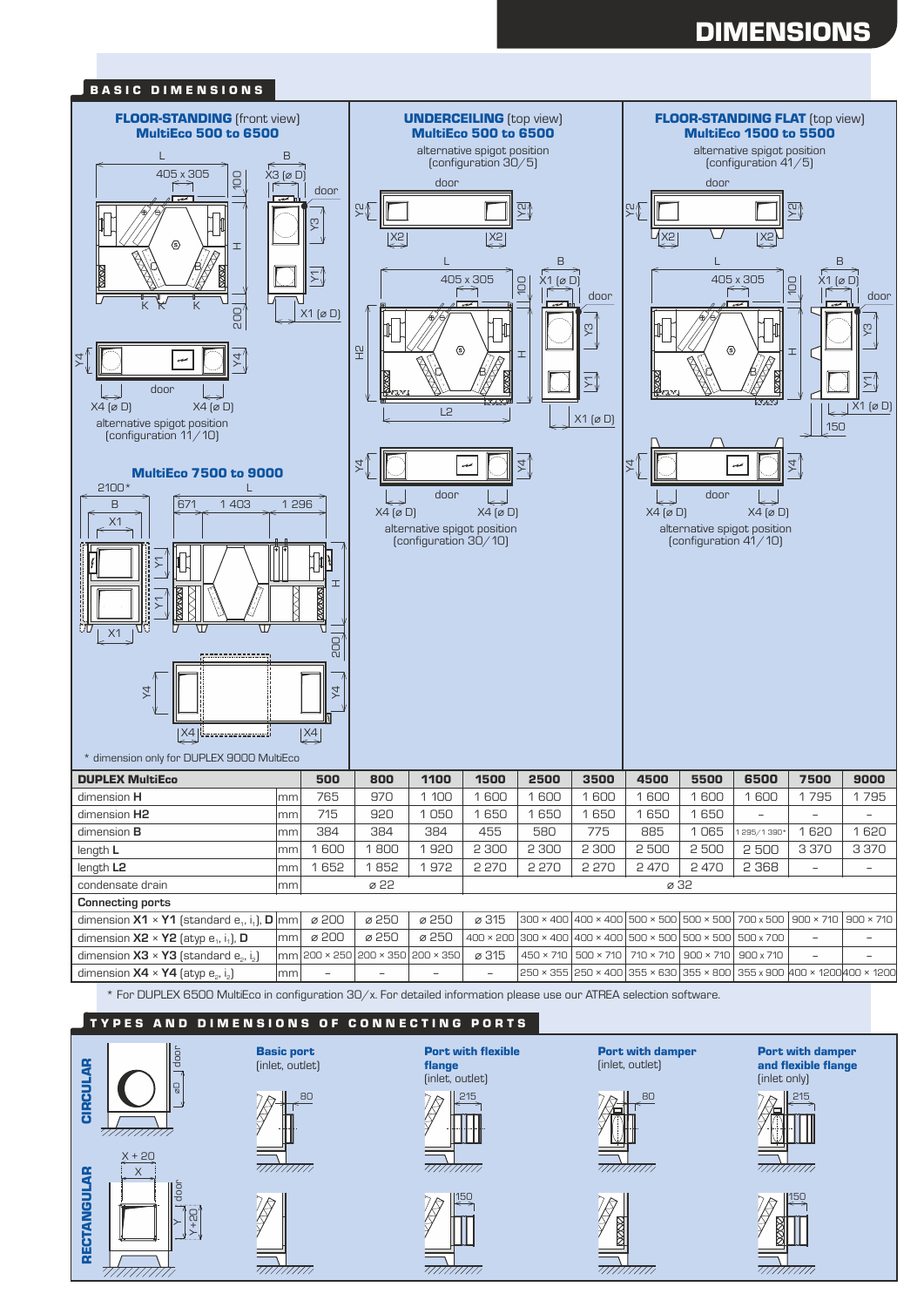## INSTALLATION VERSIONS AND CONNECTING PORTS

DUPLEX 500 to 9000 MultiEco units are available in a range of versions to facilitate their installation in the machine room. This significantly increases options to install DUPLEX MultiEco units in cramped spaces.

For structural reasons and to ensure condensate drain it is not possible to have all units available in all mounting positions. Detailed drawings are shown in the summary table "Mounting positions".

DUPLEX MultiEco units are characterised by a wide range of accessories – the ports may be optionally fitted with flexible flanges and inlet ports may have shut-off dampers if required.

## MOUNTING POSITIONS

FLOOR-STANDING configuration 10/0 to 11/10 - door-side view (up to 8 configurations in total)



POSITION MultiEco 500 to 6500













configuration 40/0 to 41/15 - top view (up to 32 configurations in total)

#### MultiEco 1500 to 5500 FLOOR-STANDING FLAT POSITION







– horizontal: 10/0, 11/0 500, 800 and 1100 MultiEco units are available in following configurations:

– ceiling-suspended: 30/0, 30/1, 30/4, 30/5, 31/0, 31/1, 31/4, 31/5

For more detailed technical information check out ATREA selection software.

### OTHER CONFIGURATIONS OF DUPLEX MULTI

**DUPLEX Multi-Eco-V** 1500 to 6500



UPRIGHT POSITION<br>DUPLEX Multi-Eco-V 1500 to 6500 DUPLEX MultiEco-N 1500 to 9000

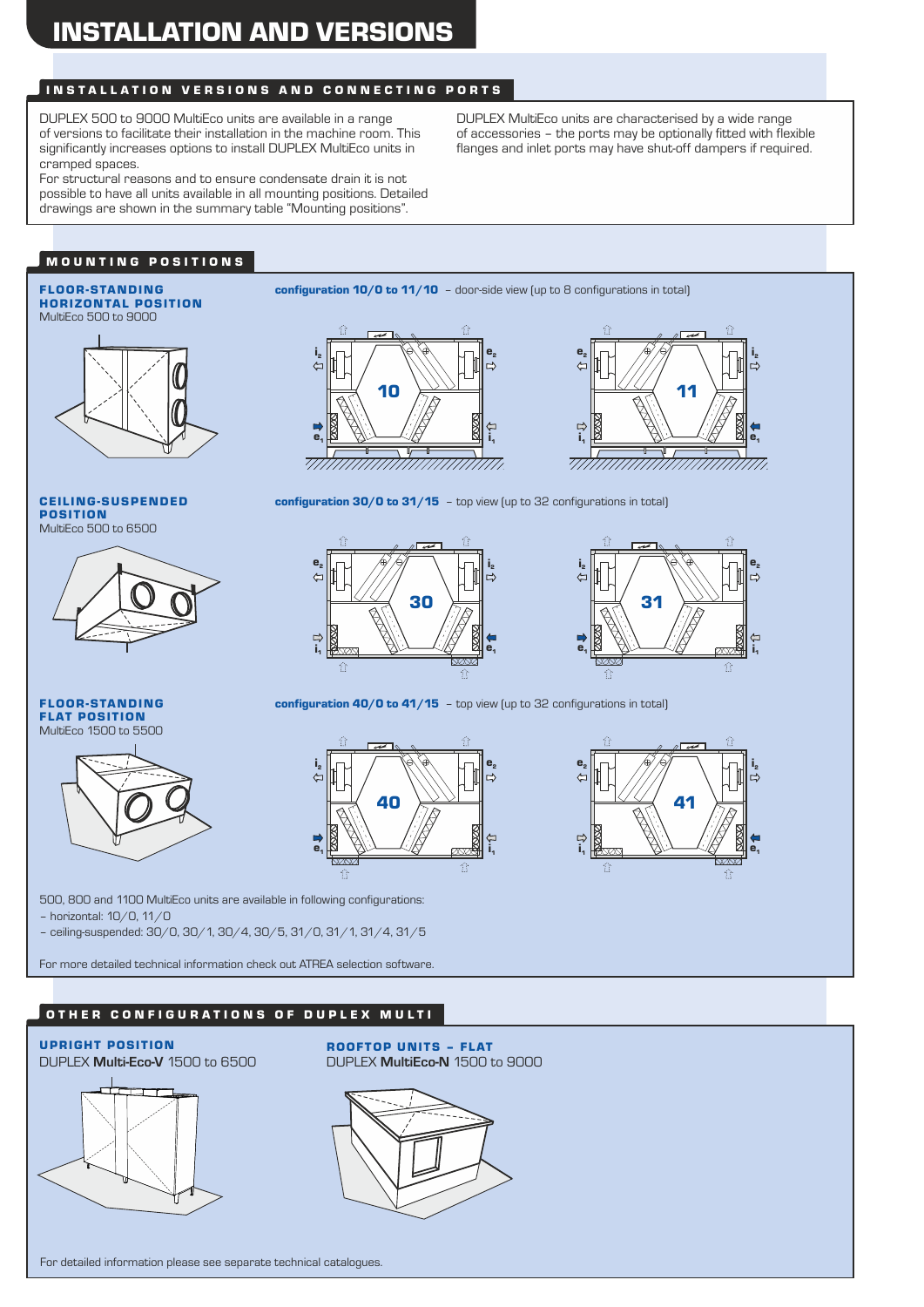#### HANDLING SPACE

DUPLEX units must be installed with the prescribed handling space around the unit in mind.

Below the unit at least 150 mm must be left to install the DN 32 condensate drain line. This line must run through a U-bend at least 150 mm high into a sewer. This space is easily provided when the steel supporting feet supplied as standard are used. Handling space in front of the unit must be maintained for opening the front door, replacing filters and providing servicing and installation access to each unit part.

Each drawing shows the minimum handling space. In addition, each unit must have the minimum handling space of 600 mm from the side of the control system electric switchboard according to CSN.

Units with a heating or cooling control manifold must have free space from the side of the manifold, too.







Type standard door T (mm) hingeless door T (mm) DUPLEX 500 MultiEco | 800 | 500 DUPLEX 800 MultiEco | 900 | 500 DUPLEX 1100 MultiEco | 1000 | 500 DUPLEX 1500 MultiEco | 1 200 | 500 DUPLEX 2500 MultiEco | 1 200 | 600 DUPLEX 3500 MultiEco | 1 200 | 680 DUPLEX 4500 MultiEco | 1 150 | 900 DUPLEX 5500 MultiEco | 1 150 | 1 100 DUPLEX 6500 MultiEco | 1320 | 1300 DUPLEX 7500 MultiEco | 1600

<del>minmärkunkundur</del>

|                      |                                          |             |          | <b>Acoustic power L. [dB(A)]</b> | Acoustic pressure $L_{03}$ [dB(A)] |      |                    |
|----------------------|------------------------------------------|-------------|----------|----------------------------------|------------------------------------|------|--------------------|
| <b>Type</b>          | <b>Working point</b>                     | inlet $e_1$ | inlet i. | outlet e <sub>2</sub>            | outlet i <sub>2</sub>              | unit | at distance of 3 m |
| DUPLEX 500 MultiEco  | $500 \,\mathrm{m}^3/\mathrm{h}$ [200 Pa] | 53          | 66       | 80                               | 82                                 | 59   | 38                 |
| DUPLEX 800 MultiEco  | 800 m <sup>3</sup> /h (200 Pa)           | 64          | 65       | 81                               | 79                                 | 58   | 38                 |
| DUPLEX 1100 MultiEco | 1 000 $\text{m}^3/\text{h}$ [200 Pa]     | 56          | 58       | BD                               | 80                                 | 65   | 44                 |
| DUPLEX 1500 MultiEco | 1 500 m <sup>3</sup> /h (200 Pa)         | 61          | 61       | 86                               | 86                                 | 64   | 43                 |
| DUPLEX 2500 MultiEco | 2 500 $m^3/h$ (200 Pa)                   | 59          | 55       | 79                               | 79                                 | 70   | 49                 |
| DUPLEX 3500 MultiEco | 3 500 $\text{m}^3/\text{h}$ (200 Pa)     | 64          | 62       | 90                               | 90                                 | 70   | 50                 |
| DUPLEX 4500 MultiEco | 4 500 m <sup>3</sup> /h [200 Pa]         | 67          | 67       | 92                               | .91                                | 76   | 55                 |
| DUPLEX 5500 MultiEco | 5 500 m <sup>3</sup> /h [200 Pa]         | 69          | 68       | 97                               | 95                                 | 66   | 45                 |
| DUPLEX 6500 MultiEco | 6 000 m <sup>3</sup> /h (200 Pa)         | 72          | 72       | 96                               | 88                                 | 75   | 55                 |
| DUPLEX 7500 MultiEco | 7 500 m <sup>3</sup> /h [200 Pa]         | 65          | 69       | 91                               | 92                                 | 72   | 51                 |
| DUPLEX 9000 MultiEco | 8 500 m <sup>3</sup> /h (200 Pa)         | 67          | 66       | 97                               | 97                                 | 76   | 46                 |



| Type                  | stanuaru uuur l<br>[mm] | <b>TIILIYEIESS UUUL T</b><br>[mm] |
|-----------------------|-------------------------|-----------------------------------|
| DUPLEX 500 MultiEco   | 800                     | 500                               |
| DUPLEX 800 MultiEco   | 900                     | 500                               |
| DUPLEX 1100 MultiEco  | 1000                    | 500                               |
| DUPLEX 1500 MultiEco  | 1 200                   | 500                               |
| DUPLEX 2500 MultiEcol | 1 200                   | 600                               |
| DUPLEX 3500 MultiEcol | 1 200                   | 680                               |
| DUPLEX 4500 MultiEcol | 1 150                   | 900                               |
| DUPLEX 5500 MultiEcol | 1 150                   | 1 1 0 0                           |
| DUPLEX 6500 MultiEcol | 1 320                   | 1 300                             |
| DUPLEX 7500 MultiEcol |                         | 1600                              |
| DUPLEX 9000 MultiEcol |                         | 1600                              |
|                       |                         |                                   |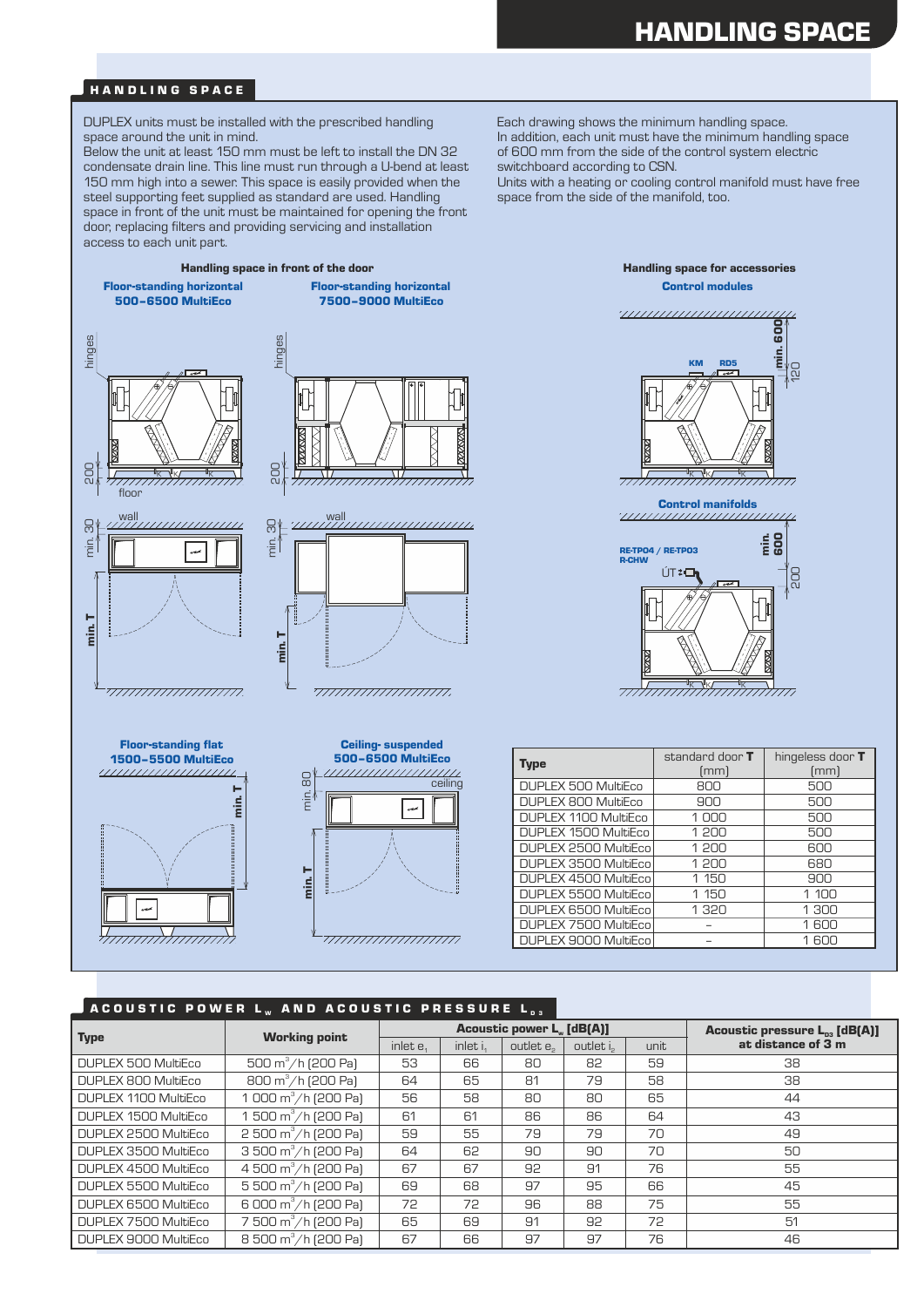### DUPLEX MULTIECO - BASIC UNIT



#### **Basic configuration DUPLEX 500–6500 MultiEco**

The compact unit consists of supply and exhaust free-wheel fans with electric motors in anti-vibration mounting, removable counterflow air-to-air heat recovery core assembled from thin plastic plates, removable G4, M5 or F7 supply and exhaust air filters, and a condensate pan with flexible hose. A front door enables easy access to all built-in components and filters. **DUPLEX 7500–9000 MultiEco**

The unit consists of 3 separate sections:

1 – supply free-wheel fan with electric motors in anti-vibration mounting, removable supply filter G4, M5 or F7

- 2 cross-flow heat recovery exchanger with an electric motor, a belt pulley and a belt
- 3 exhaust free-wheel fan with electric motors in anti-vibration mounting, removable exhaust filter G4, M5 or F7 A front door enables easy access to all built-in components and filters.

The units meet requirement in accordance with Commision regulation (EU) No. 1253/2014 (Ecodesign) in the defined working area



#### Fans

All units are equipped with high-efficiency fans (ebm-papst and Ziehl Abegg) with free-running impellers and backward curved blades. Ventilators of DUPLEX 500 to 9000 MultiEco units meets the requirements of the ErP 2015.



#### Heat recovery exchanger

The only heat recovery core type S7 or S3 made of plastic in counterflow arrangement with high efficiency – up to 93 %.

### D U P L E X M U L T I E C O – M O D I F I C A T I O N D E S C R I P T I O N



#### By-pass ("B")

By-pass of the plate heat recovery core on supply air side. By-pass consists of an opposed-blade damper and an actuator. It is fitted next to the recovery core inside the unit; it does not increase size of the unit. The standard actuator is BELIMO 24 V; other types are available upon request.



#### **Mixing damper ("C")**

The mixing damper is used to mix exhaust and supply air. Circulation valve consists of an opposed-blade damper and actuator. It is fitted next to the recovery core inside the unit, it does not increase the size of the unit. The standard actuator is BELIMO 24 V; other types are available upon request.



#### Hot water heating coil ("T")

Built-in water-to-air three-row (possibly five-row) heating coil; made of copper pipes and aluminum fins. Designed for systems up to 110 °C and 1,0 MPa. The coil is standardly equipped with flexible connection and a steam-gas capillary thermostat for freeze protection. Units in modification T (with heating coil) must be equipped with e<sub>1</sub> supply air shutoff damper; an actuator with springreturn function is reccommended. A coil hydraulic kitfor heating capacity control of RE-TPO4 or RE-TPO3 type can be supplied with the coil upon request.



#### Electric heating coil ("E")

Integrated electric heating coils consist of PTC (Positive Temperature Coefficient) cells; they are generally used to heat up supply air. By default, electric heating coils always include protective thermostats (operational as well as emergency with manual reset) and regulation module KM featuring power switching elements with so called "zero" switching function (SSR). Built-in electric heating coils are offered in the 500–6500 MultiEco units in two power options (basic and powerful). For more information please refer to the selection software DUPLEX.



#### Direct expansion (DX) coil ("CHF")

A built-in coil made of copper pipes and aluminum fins, including a condensate pan with individual condensate drainage and a pressure switch for freeze alarm. Three- or four-row coils with various evaporate temperature are chosen depending on capacity required, refrigerant type and air parameters. Optionally it is possible to deliver double-circuit evaporator in division 1:1 or 1:2, or completely atypical with needed capacity.



#### Chilled water cooling coil ("CHW")

A built-in coil made of copper pipes and aluminum fins, including a condensate pan with individual condensate drainage. Threeor five-row coils are chosen depending on capacity required, cooling medium type and air parameters. The cooling coil can be equipped with the R-CHW2 or R-CHW3 hydraulic kit on request.

# E.x

### CHF.x





Me.xxx; Mi.xxx

DUPLEX xxxx MultiEco

**Sx** 

B.x

C.x

T.x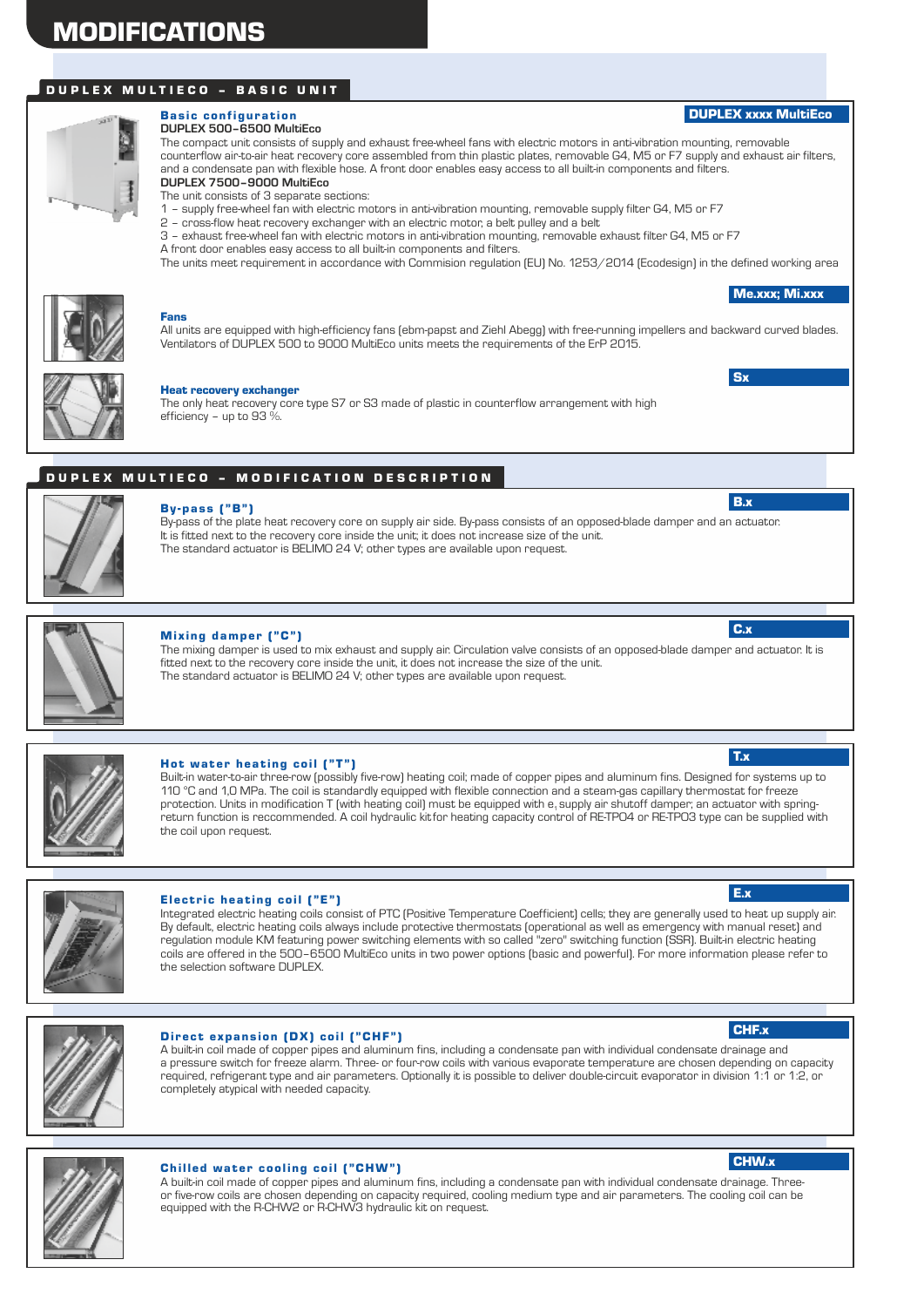# ACCESSORIES

#### OTHER OPTIONAL ACCESSORIES (BASIC OVERVIEW)

#### Ke.xxx; Ki.xxx

Shutoff damper  $e_1$ ; i<sub>1</sub> Shutoff dampers standardly fitted with BELIMO actuators are located in the air inlet port. The following damper types are available:

- **fresh air damper e** mandatory for C **<sup>1</sup>** modification (with mixing damper) and
- T modification (with heating coil)
- **exhaust air damper i<sup>1</sup>**



## RE-TPO.x

MFF

hydraulic kit Its function is to control heating capacity of a heating coil. It consists of a three-speed pump, two globe shutoff valves and connection pipes. Further equipment depends on the type: –**RE-TPO4** – four-way mixing valve with an actuator for digital control system

–**RE-TPO3** – three-way mixing valve with an actuator for digital control system



#### **Tube manometers**

Accessory for filters for simple view of current pressure drop. The tube manometers are obligatory for hygienic unit design in accordance with the VDI 6022.

#### Delivery of diassembled unit

All units can be delivered dismantled on request. The unit is to be assembled by rivets and bolts directly on site, therefore the unit can be installed in inaccessible location. Casing insulation class T3, thermal bridging class TB2.



TPO

# Hot water heating coil (TPO)

Separately supplied coil for installation into round duct.

It is suitable for cramped locations, where it is impossible to put the coil inside the unit, as well as for rooftop units.

The coil is standardly equipment with the steamgas capillary thermostat.

Capacities and diameters can be found in respective catalogue sheets.



#### Constant air flow CF.XXX

Manometers reading fan pressure together with controls, enables intelligent fan control of preselected airflow. This accessory assumes the unit is equipped with ATREA digital control system. Using a second manometer (optional accessory) in the supply air duct enables the user to control constant pressure in the supply duct. and pressure



#### **Air filtration**

#### Fe.xxx; Fi.xxx

All DUPLEX MultiEco units can be equipped with supply or exhaust air filtration of M5 or F7 class instead of standard G4 class. Pressure drop of the filter is then 50 to 100 Pa (clean filter) depending on air flow rate, unit type and dirt accumulated.

### Cooling coil hydraulic kit

#### R-CHW.x

FK.x

H.P

Its function is to control cooling capacity of a chilled-water cooling coil. It always consists of two globe shutoff valves and connection pipes. Further equipment depends on the type:

- **–R-CHW3** three-way mixing valve with an actuator
- **–R**-**CHW2** throttling valve with an actuator for
- digital control system



#### Spare cartride filters

Replacement filter cartridges in different sizes based on the unit type. Available in G4, M5 and F7 filtration class.



# Flex ible

Round and rectangular ports can be equipped with flexible connections upon request. connections



#### Electric heating coil (EPO-V)

Separately supplied heating coil to be fitted into round or rectangular duct. Capacities and diameters can be found in respective catalogue sheets.

EPO-V

#### Electric preheaters EPO-V

EPO-V electric heating coils to provide the antifreeze protection of the heat recovery exchanger when equal-pressure ventilation is continuously required. It is installed inside a duct on the outdoor supply air side of the unit  $[e_1]$ . This accessory assumes the unit is equipped with ATREA digital control system.



#### External switchboard

It is possible to supply control module in external version with various cable length.



#### Hingeless door

When needed it is possible to deliver door without standard hinges – than necessary manipulation space is reduced. DUPLEX 7500 and 9000 MultiEco are supplied hingeless standardly.